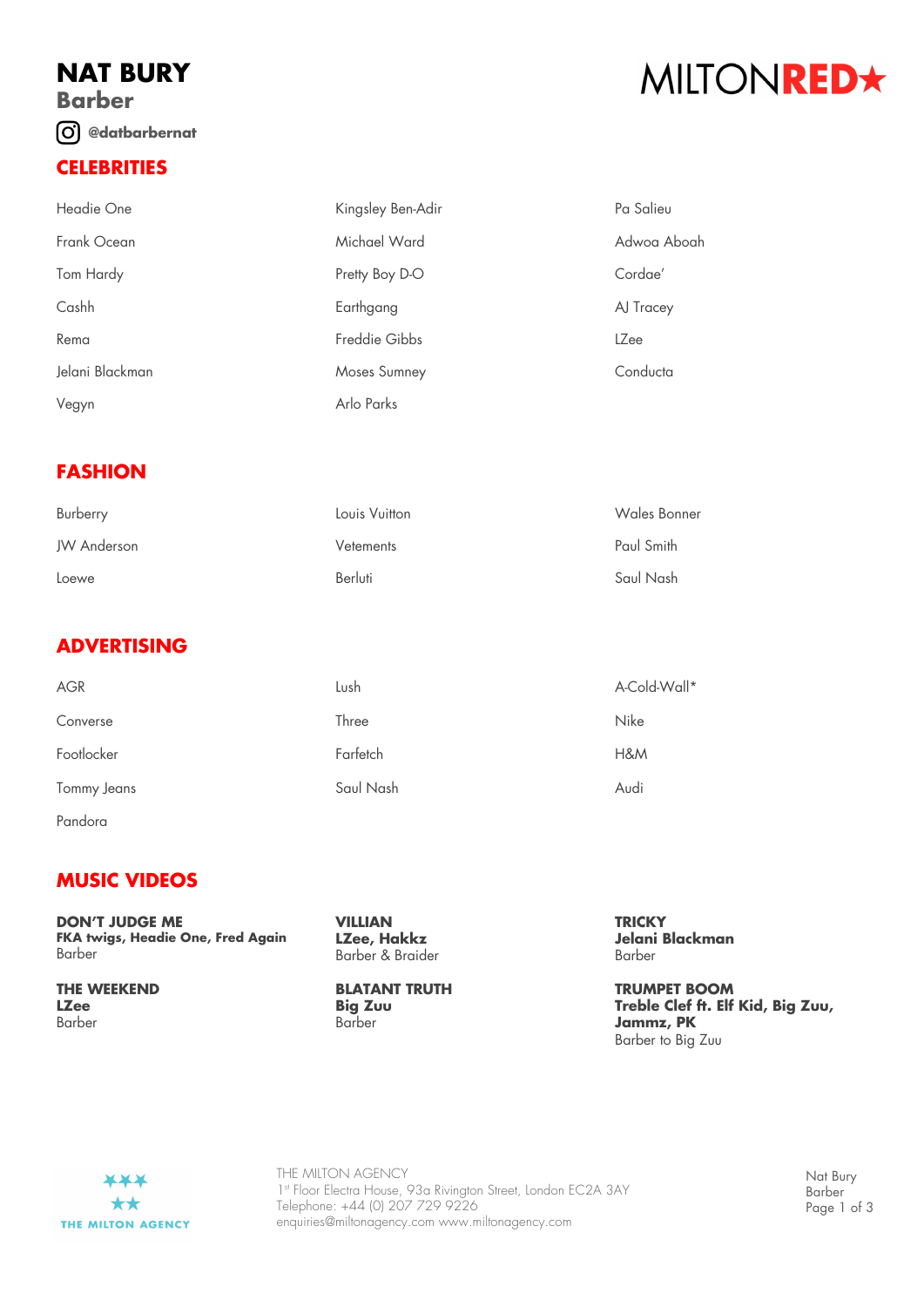# MILTONRED\*

### **EDITORIAL**

| The Face    | <b>HERO</b> Magazine | F word Magazine       |
|-------------|----------------------|-----------------------|
| DJ Magazine | Notion               | Bleu Magazine         |
| Dazed       | i-D                  | <b>Brick Magazine</b> |
| W Magazine  | GQ                   | Esquire               |



THE MILTON AGENCY 1st Floor Electra House, 93a Rivington Street, London EC2A 3AY Telephone: +44 (0) 207 729 9226 enquiries@miltonagency.com www.miltonagency.com

Nat Bury Barber Page 2 of 3